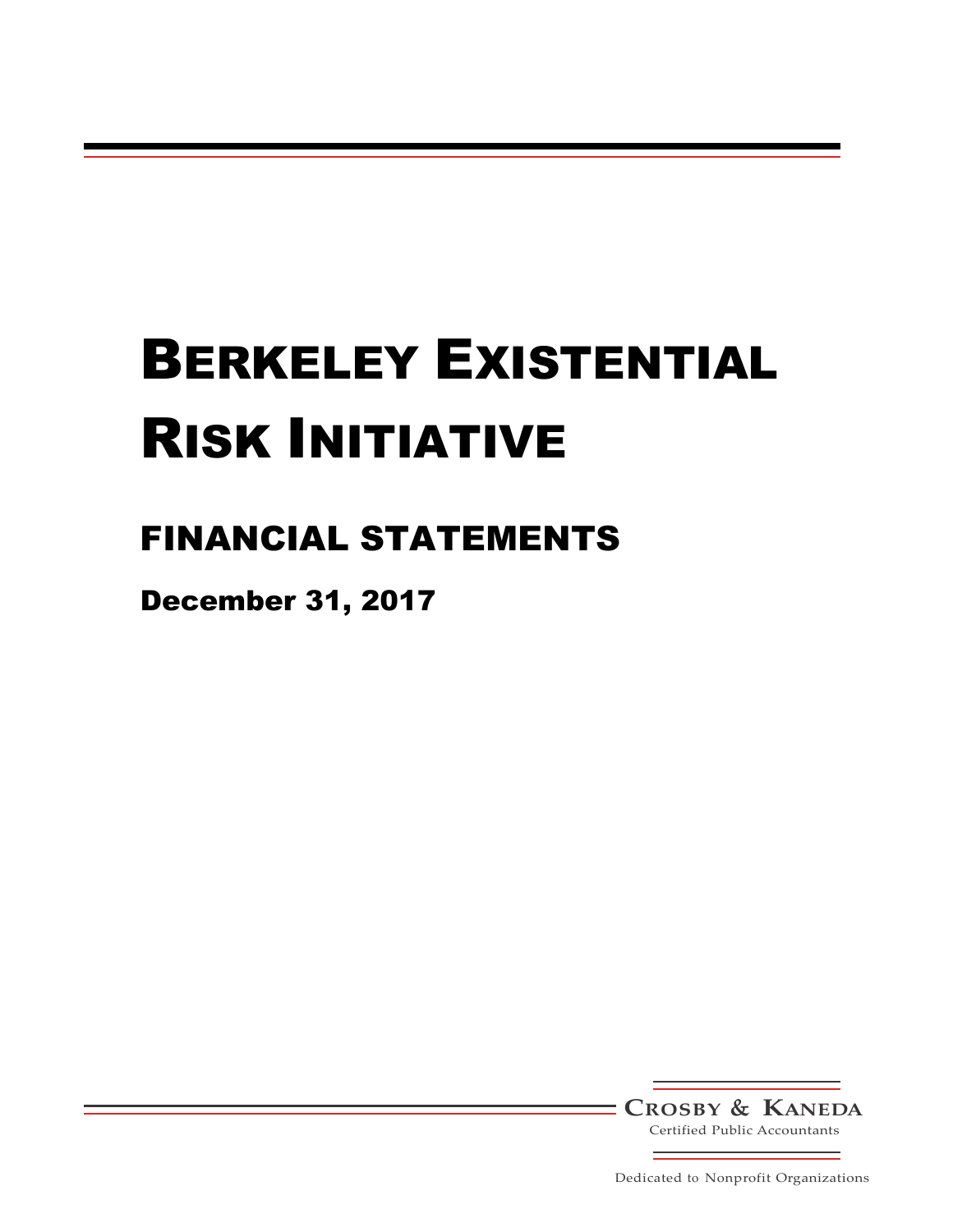# Contents

| <b>Independent Auditors' Report</b>     | $1 - 2$ |
|-----------------------------------------|---------|
| <b>Financial Statements:</b>            |         |
| <b>Statement of Financial Position</b>  | 3       |
| <b>Statement of Activities</b>          | 4       |
| <b>Statement of Cash Flows</b>          | 5       |
| <b>Statement of Functional Expenses</b> | 6       |
| Notes to the Financial Statements       | 7-11    |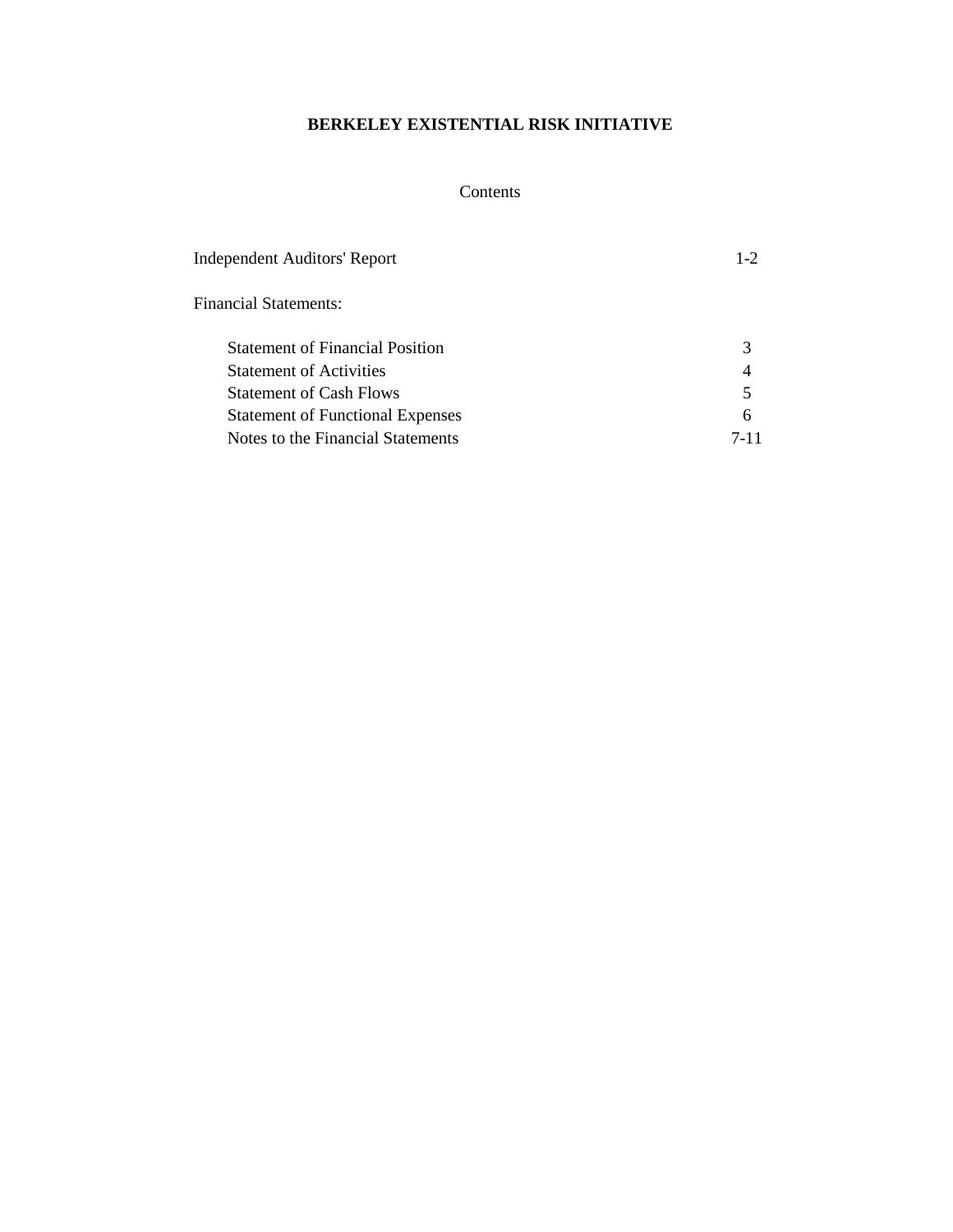**CROSBY & KANEDA**

Certified Public Accountants

Dedicated to Nonprofit Organizations

1970 Broadway, Suite 930 Oakland, CA 94612 Tel: 510 • 835 • CPAS (2727) Fax:  $510 \cdot 835 \cdot 5711$ e-mail: admin@ckcpa.biz

#### **INDEPENDENT AUDITORS' REPORT**

Board of Directors Berkeley Existential Risk Initiative Oakland, California

#### **Report on the Financial Statements**

We have audited the accompanying financial statements of Berkeley Existential Risk Initiative, which comprise the statement of financial position as of December 31, 2017, and the related statements of activities, cash flows and functional expenses for the year then ended, and the related notes to the financial statements.

#### **Management's Responsibility for the Financial Statements**

Management is responsible for the preparation and fair presentation of these financial statements in accordance with accounting principles generally accepted in the United States of America; this includes the design, implementation, and maintenance of internal control relevant to the preparation and fair presentation of financial statements that are free from material misstatement, whether due to fraud or error.

#### **Auditors' Responsibility**

Our responsibility is to express an opinion on these financial statements based on our audit. We conducted our audit in accordance with auditing standards generally accepted in the United States of America. Those standards require that we plan and perform the audit to obtain reasonable assurance about whether the financial statements are free from material misstatement.

An audit involves performing procedures to obtain audit evidence about the amounts and disclosures in the financial statements. The procedures selected depend on the auditor's judgment, including the assessment of the risks of material misstatement of the financial statements, whether due to fraud or error. In making those risk assessments, the auditor considers internal control relevant to the entity's preparation and fair presentation of the financial statements in order to design audit procedures that are appropriate in the circumstances, but not for the purpose of expressing an opinion on the effectiveness of the entity's internal control. Accordingly, we express no such opinion. An audit also includes evaluating the appropriateness of accounting policies used and the reasonableness of significant accounting estimates made by management, as well as evaluating the overall presentation of the financial statements.

We believe that the audit evidence we have obtained is sufficient and appropriate to provide a basis for our audit opinion.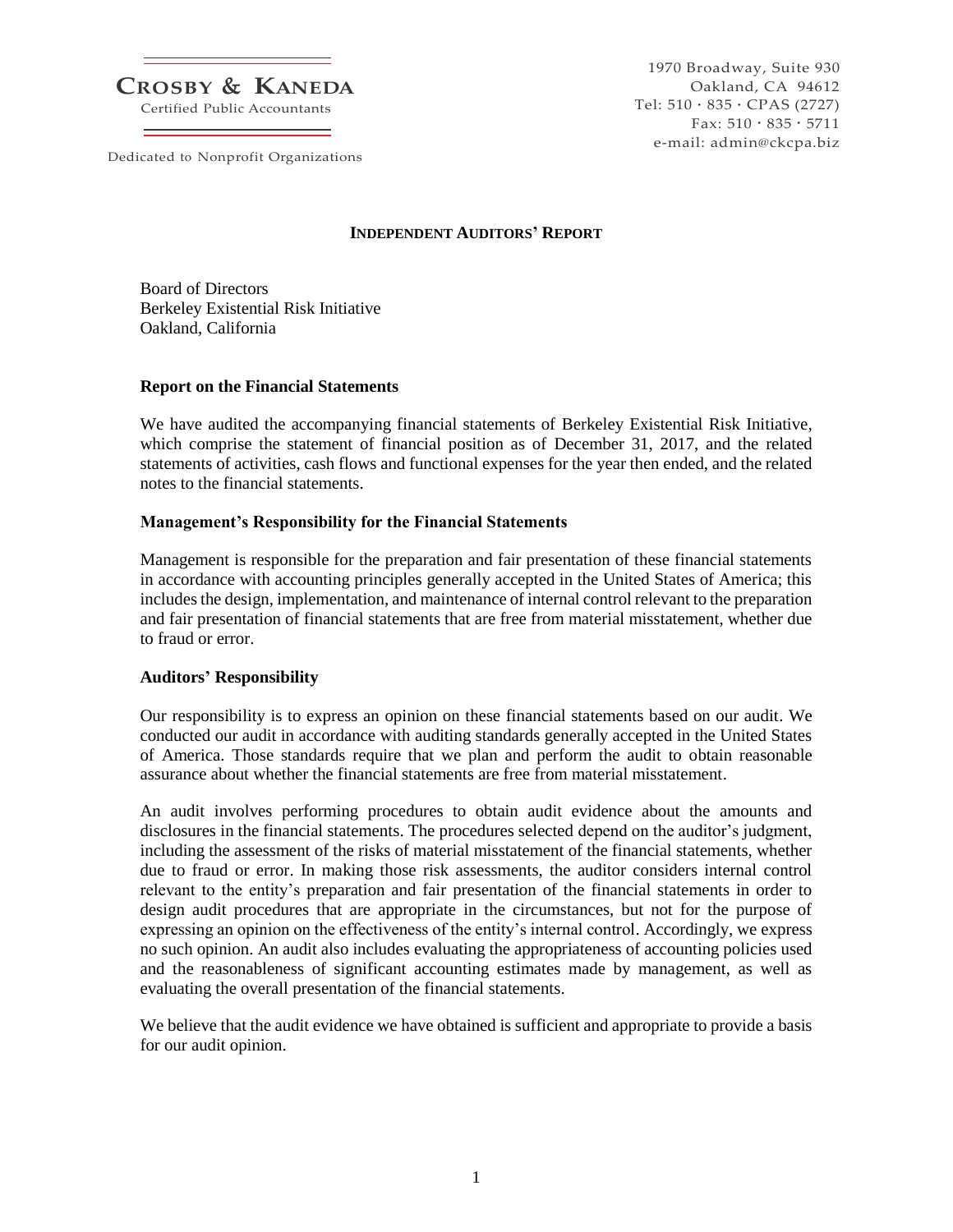#### **Opinion**

In our opinion, the financial statements referred to above present fairly, in all material respects, the financial position of Berkeley Existential Risk Initiative as of December 31, 2017, and the changes in its net assets and its cash flows for the year then ended in accordance with accounting principles generally accepted in the United States of America.

Croon + Lancola CPAS LLP

October 16, 2018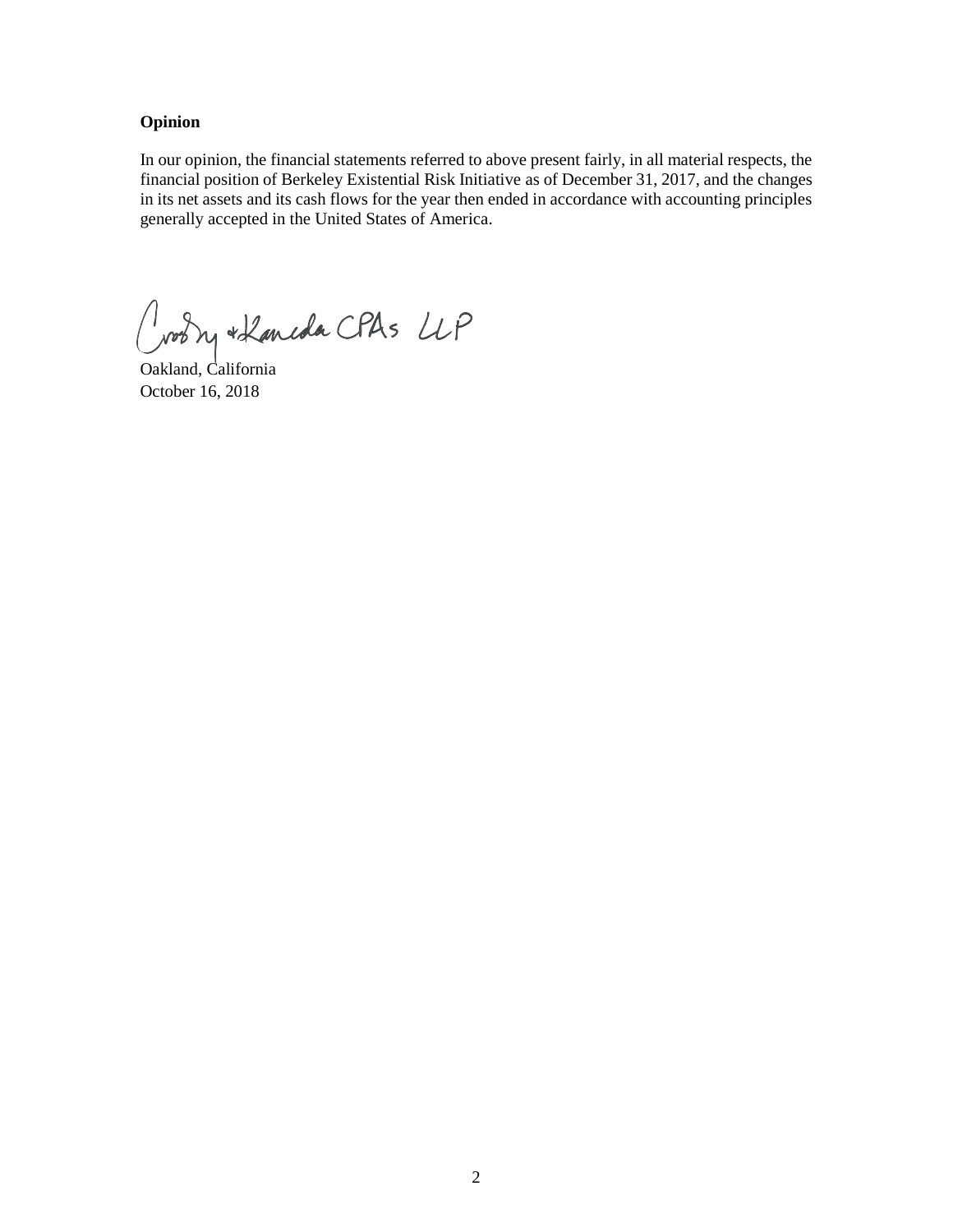# **Statement of Financial Position December 31, 2017 \_\_\_\_\_\_\_\_\_\_\_\_\_\_\_\_\_\_\_\_\_\_\_\_\_\_\_\_\_\_\_\_\_\_\_\_**

#### **Assets**

| <b>Current Assets</b>                   |           |           |  |  |
|-----------------------------------------|-----------|-----------|--|--|
| Cash and cash equivalents               | \$        | 6,186,653 |  |  |
| Certificates of deposit                 |           | 10,000    |  |  |
| Accounts receivable                     | 106,445   |           |  |  |
| Prepaid expenses                        |           | 600       |  |  |
| <b>Total Current Assets</b>             |           | 6,303,698 |  |  |
| Cryptocurrency (Note 5)                 |           | 1,374,384 |  |  |
| <b>Total Assets</b>                     | 7,678,082 |           |  |  |
| <b>Liabilities and Net Assets</b>       |           |           |  |  |
| <b>Current Liabilities</b>              |           |           |  |  |
| Accounts payable and accrued expenses   | \$        | 67,964    |  |  |
| <b>Total Liabilities</b>                | 67,964    |           |  |  |
| Contingencies (Note 3)                  |           |           |  |  |
| <b>Net Assets</b>                       |           |           |  |  |
| Unrestricted                            |           | 333,389   |  |  |
| Temporarily restricted (Note 4)         |           | 7,276,729 |  |  |
| <b>Total Net Assets</b>                 |           | 7,610,118 |  |  |
| <b>Total Liabilities and Net Assets</b> |           | 7,678,082 |  |  |

See Notes to the Financial Statements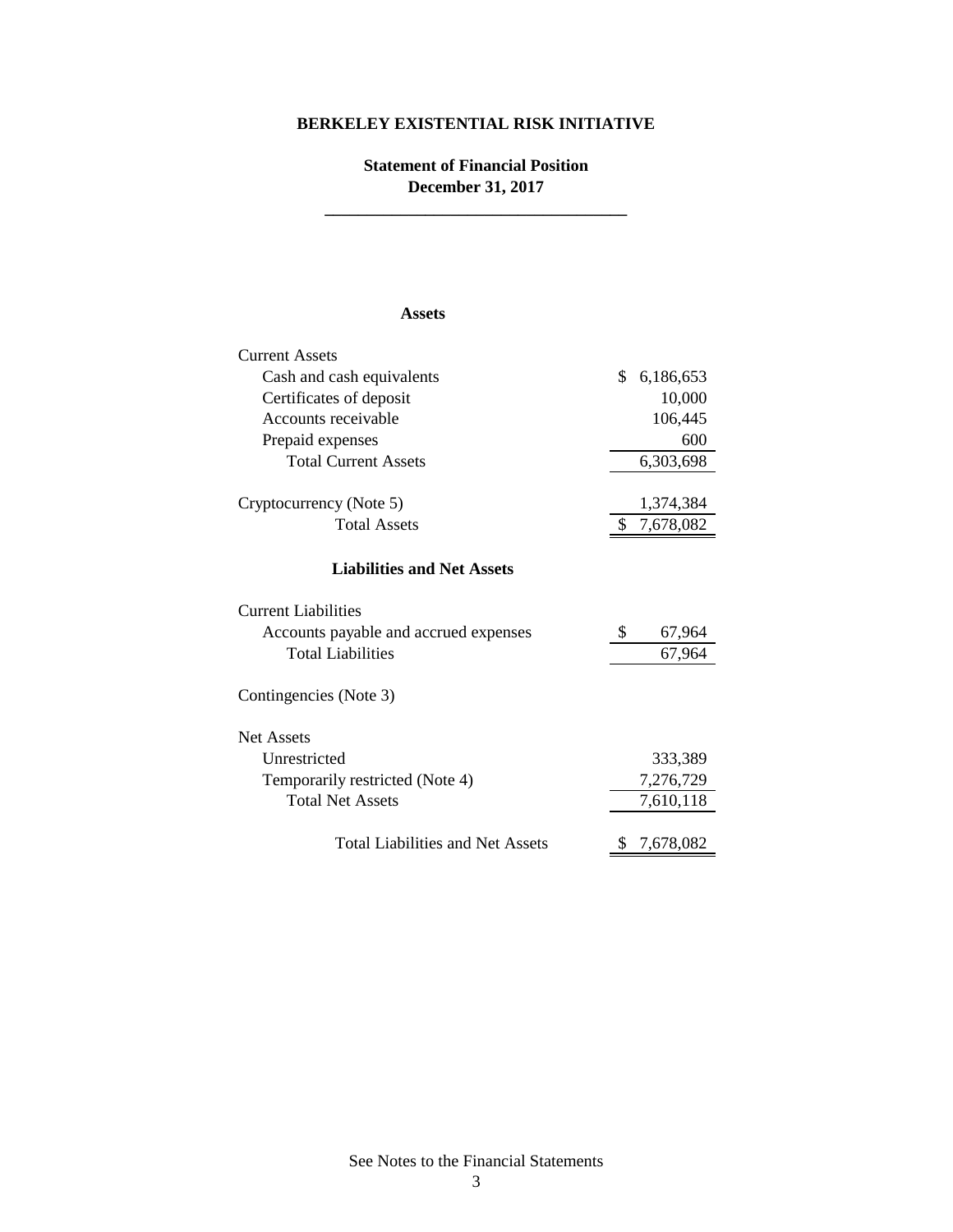# **Statement of Activities For the Year Ended December 31, 2017**

**\_\_\_\_\_\_\_\_\_\_\_\_\_\_\_\_\_\_\_\_\_\_\_\_\_\_\_\_\_\_\_\_\_\_\_\_**

|                                  | Unrestricted | Temporarily<br>Restricted | Total        |  |
|----------------------------------|--------------|---------------------------|--------------|--|
| <b>Support and Revenue</b>       |              |                           |              |  |
| Support                          |              |                           |              |  |
| Contributions                    | \$<br>10,550 | \$                        | \$<br>10,550 |  |
| Corporate and foundation grants  | 313,168      | 341,400                   | 654,568      |  |
| In-kind contributions (Note 6)   | 121,000      | 6,787,447                 | 6,908,447    |  |
| <b>Total Support</b>             | 444,718      | 7,128,847                 | 7,573,565    |  |
| Revenue                          |              |                           |              |  |
| Realized gains                   |              | 726,106                   | 726,106      |  |
| Interest                         | 109          |                           | 109          |  |
| <b>Total Revenue</b>             | 109          | 726,106                   | 726,215      |  |
| Net assets released from donor   |              |                           |              |  |
| restriction (Note 4)             | 578,224      | (578, 224)                |              |  |
| <b>Total Support and Revenue</b> | 1,023,051    | 7,276,729                 | 8,299,780    |  |
| <b>Expenses</b>                  |              |                           |              |  |
| Program                          | 607,256      |                           | 607,256      |  |
| Management and general           | 76,948       |                           | 76,948       |  |
| Fundraising                      | 5,458        |                           | 5,458        |  |
| <b>Total Expenses</b>            | 689,662      |                           | 689,662      |  |
| Change in Net Assets             | 333,389      | 7,276,729                 | 7,610,118    |  |
| Net Assets, beginning of year    |              |                           |              |  |
| Net Assets, end of year          | 333,389      | \$7,276,729               | \$7,610,118  |  |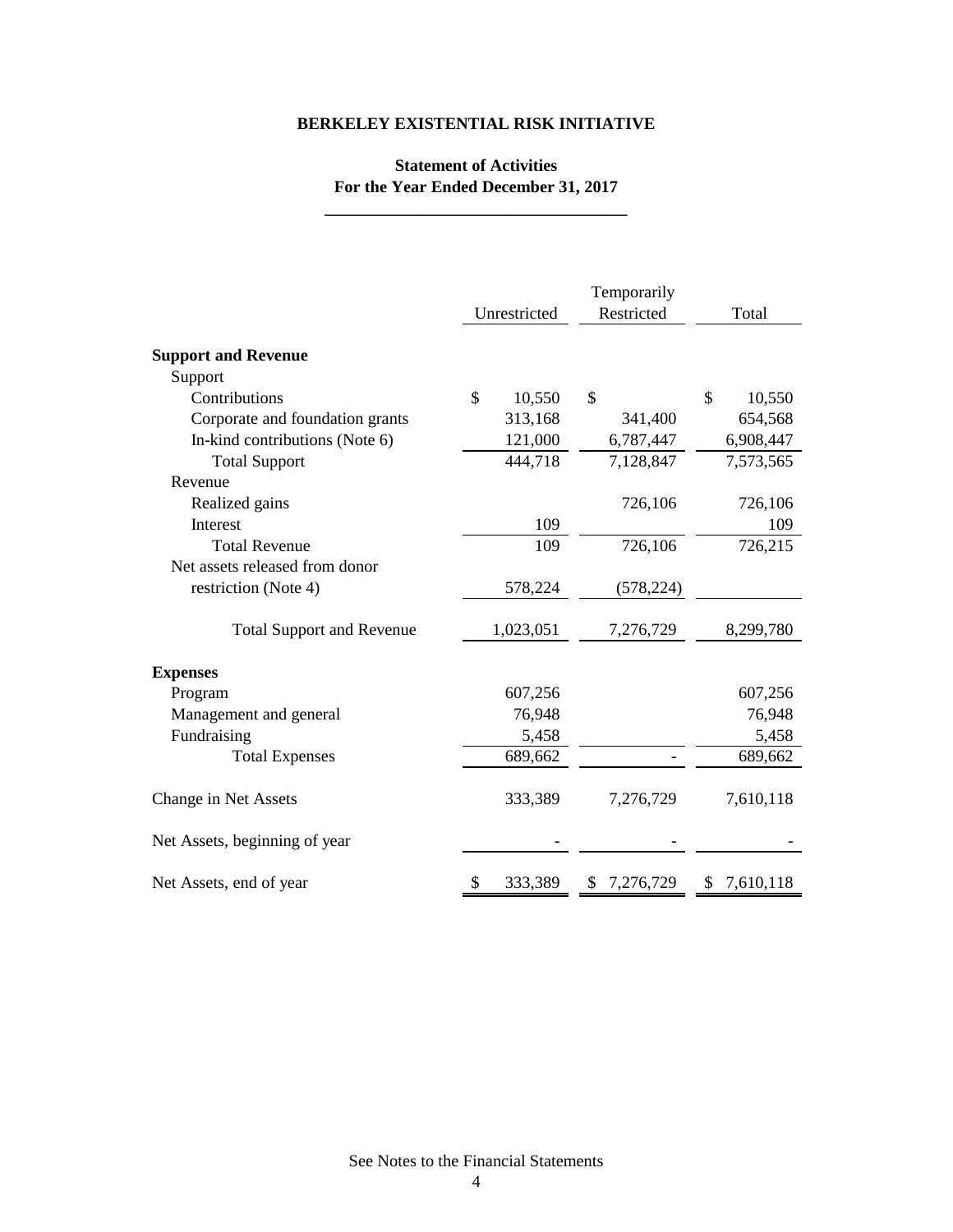# **Statement of Cash Flows For the Year Ended December 31, 2017**

**\_\_\_\_\_\_\_\_\_\_\_\_\_\_\_\_\_\_\_\_\_\_\_\_\_\_\_\_\_\_\_\_\_\_\_\_**

|                                                  | 2017            |
|--------------------------------------------------|-----------------|
| Cash flows from operating activities:            |                 |
| Change in net assets                             | 7,610,118<br>\$ |
| Adjustments to reconcile change in net assets to |                 |
| net cash provided (used) in operating activities |                 |
| In-kind contributions                            | (6,887,447)     |
| Investment activity                              | (726, 106)      |
| Change in assets and liabilities:                |                 |
| Accounts receivable                              | (106, 445)      |
| Prepaid expenses                                 | (600)           |
| Accounts payable and accrued expenses            | 67,964          |
| Net cash provided (used) by operating activities | (42,516)        |
| <b>Cash flows from investing activities</b>      |                 |
| Purchase of certificates of deposit              | (10,000)        |
| Proceeds from sale of cryptocurrency             | 6,239,169       |
| Net cash provided (used) by investing activities | 6,229,169       |
| Net change in cash and cash equivalents          | 6,186,653       |
| Cash and cash equivalents, beginning of year     |                 |
| Cash and cash equivalents, end of year           | 6,186,653<br>S  |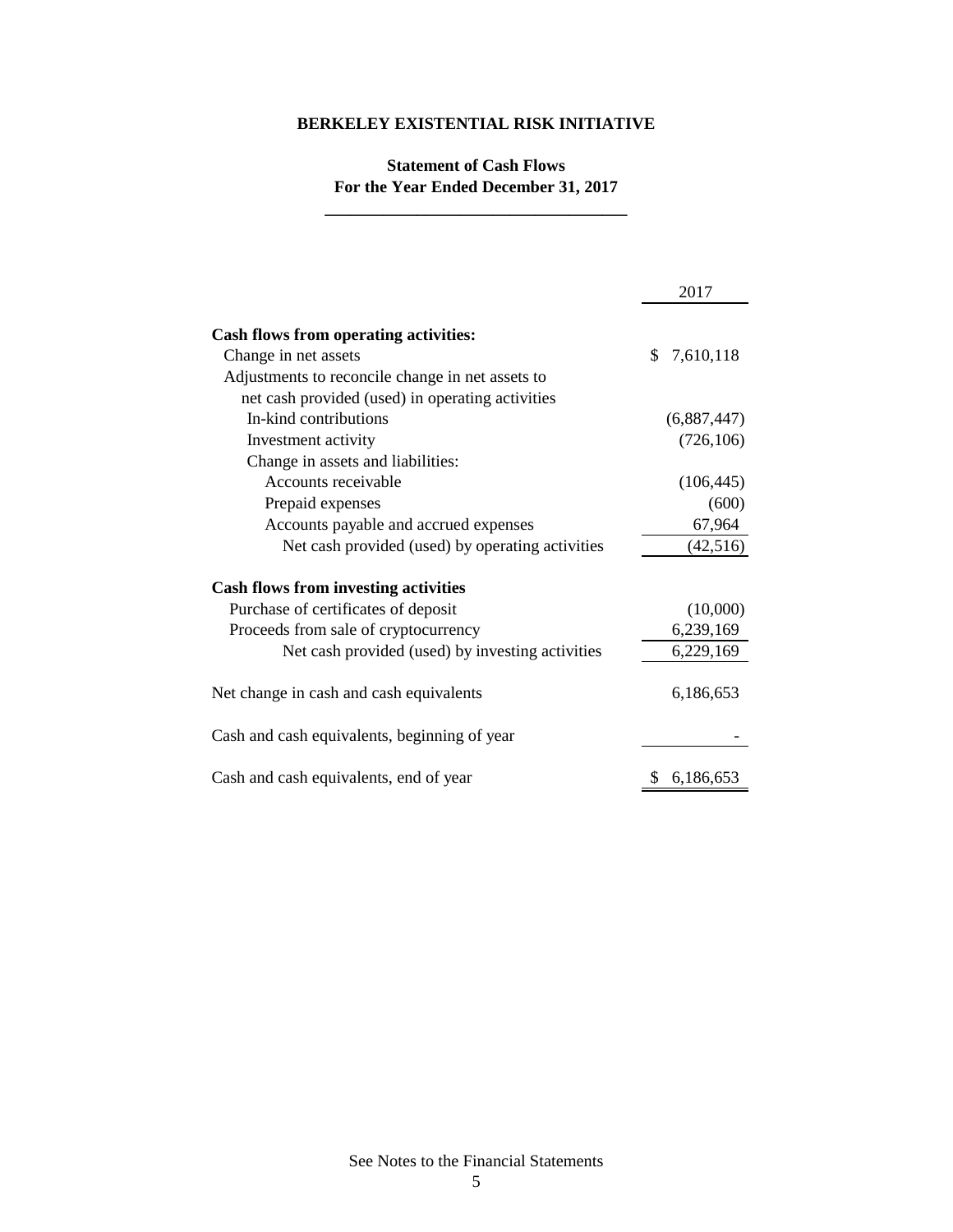# **Statement of Functional Expenses For the Year Ended December 31, 2017**

|                              | Program     | Management<br>and General | Fundraising | Total        |
|------------------------------|-------------|---------------------------|-------------|--------------|
| <b>Salaries</b>              | \$<br>7,362 | \$<br>23,106              | \$<br>260   | \$<br>30,728 |
| Employee benefits            | 188         | 590                       | 6           | 784          |
| Payroll taxes                | 749         | 2,352                     | 26          | 3,127        |
| <b>Total Personnel</b>       | 8,299       | 26,048                    | 292         | 34,639       |
|                              |             |                           |             |              |
| Grants                       | 552,623     |                           |             | 552,623      |
| Legal fees                   | 9,079       | 15,235                    | 2,590       | 26,904       |
| Accounting fees              |             | 2,900                     |             | 2,900        |
| Other fees for service       | 20,467      | 12,971                    | 476         | 33,914       |
| Office expenses              | 86          | 2,978                     |             | 3,064        |
| Information technology       | 450         | 1,992                     |             | 2,442        |
| Dues, licenses, service fees | 25          | 229                       |             | 254          |
| Occupancy                    |             | 650                       |             | 650          |
| Travel and meals             | 3,345       | 1,035                     |             | 4,380        |
| Conferences and meetings     | 6,582       | 310                       |             | 6,892        |
| In-kind services             | 6,300       | 12,600                    | 2,100       | 21,000       |
| <b>Total Expenses</b>        | 607,256     | \$<br>76,948              | \$<br>5,458 | 689,662      |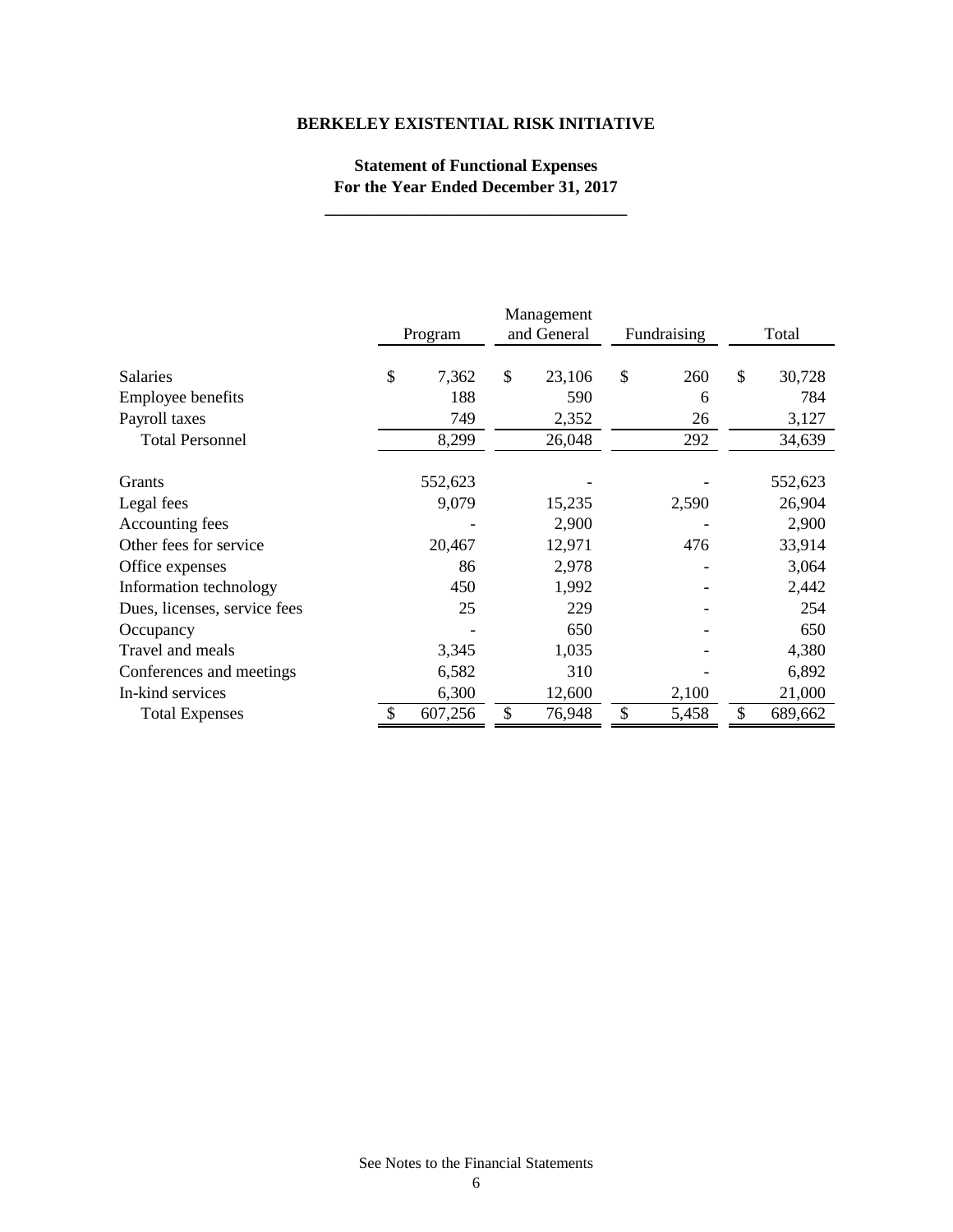#### **Notes to the Financial Statements For the Year Ended December 31, 2017**

#### **NOTE 1: NATURE OF ACTIVITIES**

Berkeley Existential Risk Initiative (the Organization or BERI) is a California non-profit organization founded in 2017. BERI's mission is to improve human civilization's longterm prospects for survival and flourishing. Currently, the Organization's main strategy is to take on ethical and legal responsibility, as a grant-maker and collaborator, for projects deemed to be important for reducing [existential risk.](https://en.wikipedia.org/wiki/Global_catastrophic_risk#Moral_importance_of_existential_risk) These projects revolve around reducing risk from technologies that may pose significant civilization-scale dangers, as determined by research collaborators who have adopted existential risk reduction as both their primary career ambition and their primary area of intellectual focus.

#### **NOTE 2: SIGNIFICANT ACCOUNTING POLICIES**

#### **Basis of Accounting**

The accompanying financial statements have been prepared on the accrual basis of accounting in accordance with accounting principles generally accepted in the United States of America (GAAP).

#### **Basis of Presentation**

The Organization presents information regarding its financial position and activities according to three classes of net assets: unrestricted net assets, temporarily restricted net assets, and permanently restricted net assets. The three classes are differentiated by donor restrictions.

*Unrestricted net assets* **–** consist of resources which have not been specifically restricted by a donor. Unrestricted net assets may be designated for specific purposes by the Organization or may be limited by contractual agreements with outside parties.

*Temporarily restricted net assets* – represent contributions and other inflows of assets whose use is limited by donor-imposed stipulations that expire by the passage of time or can be fulfilled and removed by actions of the Organization pursuant to those stipulations.

*Permanently restricted net assets –* represent contributions and other inflows of assets whose use is limited by donor-imposed stipulations that neither expire by passage of time nor can be fulfilled or otherwise removed by actions of the Organization, other asset enhancements and diminishments subject to the same kinds of stipulations or reclassifications from or to other classes of net assets as a consequence of donor-imposed stipulations. There were no permanently restricted net assets as of December 31, 2017.

#### **Contributions**

Contributions, including unconditional promises to give, are recognized as revenues in the period the promise is received. Conditional promises to give are not recognized until they become unconditional; that is when the conditions on which they depend are substantially met. Contributions of assets other than cash are recorded at their estimated fair value at the date of contribution. Contributions to be received after one year are discounted at an appropriate rate commensurate with the risks involved. Amortization of the discount is recorded as additional contribution revenue in accordance with donor-imposed restrictions, if any, on the contributions.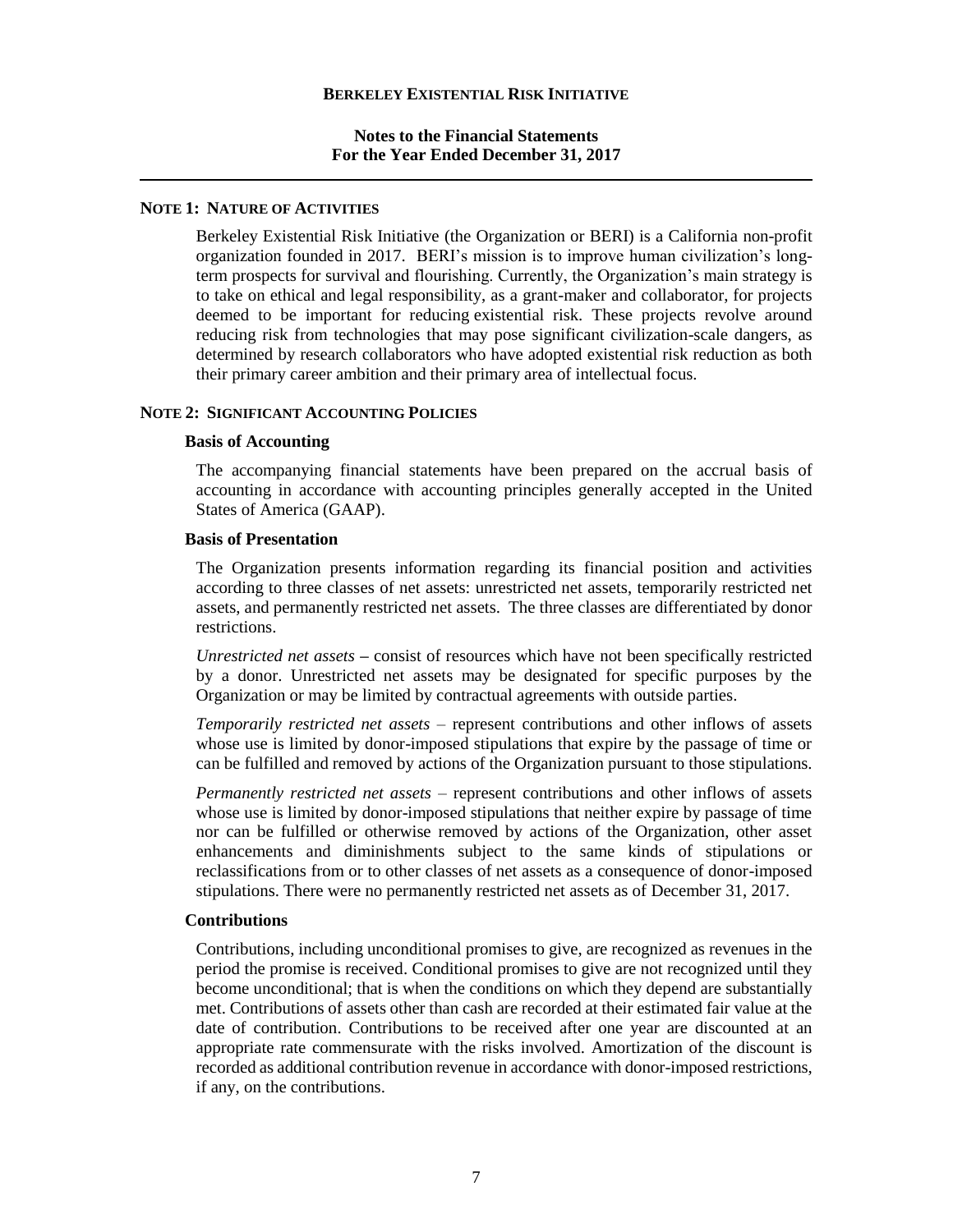#### **Notes to the Financial Statements For the Year Ended December 31, 2017**

Unrestricted contributions and grants are recorded as unrestricted revenue when received. All contributions are considered to be available for unrestricted use unless specifically restricted by the donor.

All donor-restricted contributions are reported as increases in temporarily or permanently restricted net assets, depending on the nature of the restriction. When a restriction expires (that is, when a stipulated time restriction ends or purpose restriction is accomplished), temporarily restricted net assets are reclassified to unrestricted net assets and reported in the statement of activities as net assets released from restrictions.

#### **Accounts and Grants Receivable**

The Organization considers all accounts and grants receivable to be fully collectible at December 31, 2017. Accordingly, no allowance for doubtful accounts was deemed necessary. If amounts become uncollectible, they are charged to expense in the period in which that determination is made.

#### **Income Taxes**

The Internal Revenue Service and the California Franchise Tax Board have determined that the Organization is exempt from federal and state income taxes under Internal Revenue Code Section 501(c)(3) and the California Revenue and Taxation Code Section 23701(d). The Organization has evaluated its current tax positions as of December 31, 2017 and is not aware of any significant uncertain tax positions for which a reserve would be necessary. The Organization's tax returns are generally subject to examination by federal and state taxing authorities for three and four years, respectively after they are filed.

#### **Contributed Services**

Contributed services are reflected in the financial statements at the fair value of the services received only if the services (a) create or enhance nonfinancial assets or (b) require specialized skills, are performed by people with those skills, and would otherwise be purchased by the Organization.

#### **Estimates**

The preparation of financial statements in conformity with GAAP requires management to make estimates and assumptions that affect the reported amounts of assets and liabilities and disclosures of contingent assets and liabilities at the date of the financial statements and the reported amounts of revenues and expenses during the reporting period. Accordingly, actual results could differ from those estimates.

#### **Fair Value Measurements**

Fair value is defined as the exchange price that would be received for an asset or paid to transfer a liability (an exit price) in the principal or most advantageous market for the asset or liability in an orderly transaction between market participants on the measurement date. The Organization determines the fair values of its assets and liabilities based on a fair value hierarchy that includes three levels of inputs that may be used to measure fair value.

Level 1 - Quoted prices (unadjusted) in active markets for identical assets or liabilities that the Organization has the ability to access at the measurement date.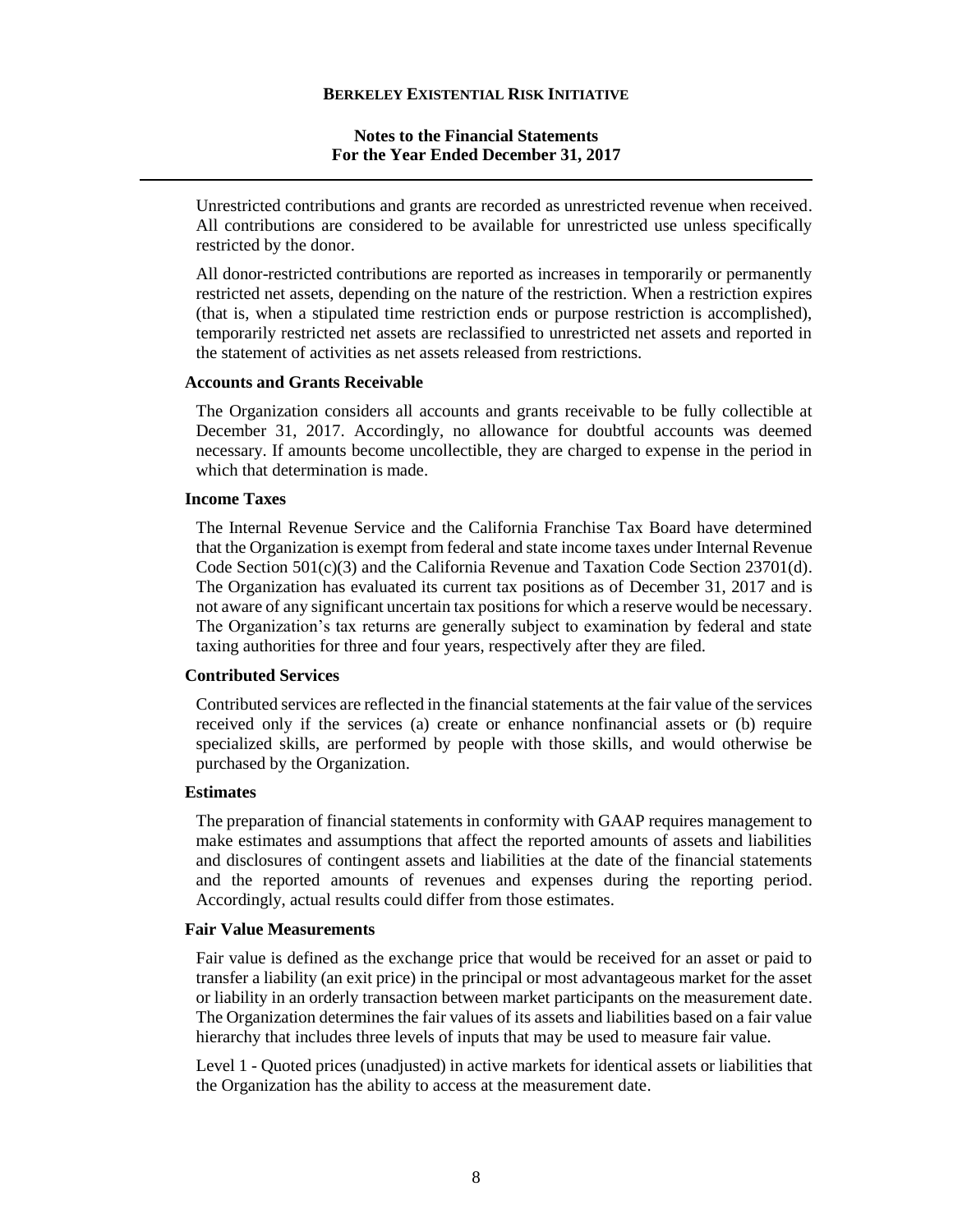#### **Notes to the Financial Statements For the Year Ended December 31, 2017**

Level 2 - Inputs other than quoted market prices that are observable for the asset or liability, either directly or indirectly.

Level 3 - Unobservable inputs for the assets or liability.

The Organization had no assets or liabilities recorded at fair value on December 31, 2017.

#### **Cryptocurrency**

Beneficial interests in Cryptocurrency-based assets are recognized based on cost, if assets are purchased, or an estimate of fair market value on the date of donation if donated. The Organization recognizes decreases in the value of these assets caused by market declines. Subsequent increases in the value of these assets through market price recoveries may not exceed the total previously recognized decreases in value. Gains are only recorded when such gains are realized and the cryptocurrency based assets are converted to cash.

#### **Upcoming Accounting Pronouncements**

The Financial Accounting Standards Board has begun research on the appropriate accounting approach with respect to cryptocurrency based assets. The results of the research may result in a different approach to accounting for such assets in the future, such as a fair market value approach based on trading data available from cryptocurrency exchanges.

#### **Cash Equivalents**

For purposes of the statement of cash flows, the Organization considers all money market funds and other highly liquid investments with original maturities of three months or less when purchased to be cash equivalents.

#### **Property and Equipment**

All acquisitions of property and equipment in excess of \$2,500 and all expenditures for repairs and maintenance, renewals, and betterments that materially prolong the useful lives of assets are capitalized. Property and equipment are stated at cost or, if donated, at the approximate fair value at the date of donation. Depreciation is computed using the straightline method over the estimated useful lives on the property and equipment. The Organization had no property and equipment that met this capitalization policy at December 31, 2017.

#### **Functional Allocation of Expenses**

The costs of providing various programs and other activities have been summarized on a functional basis in the statement of activities. Accordingly, certain costs have been allocated among the programs and supporting services benefited.

#### **NOTE 3: CONTINGENCIES**

#### **Compliance with Donor Restrictions**

Grant awards require the fulfillment of certain conditions as set forth in the instrument of grant. Failure to fulfill the conditions could result in the return of the funds to the grantors. The Organization deems this contingency remote since by accepting the grants and their terms, it has accommodated the objectives of the Organization to the provisions of the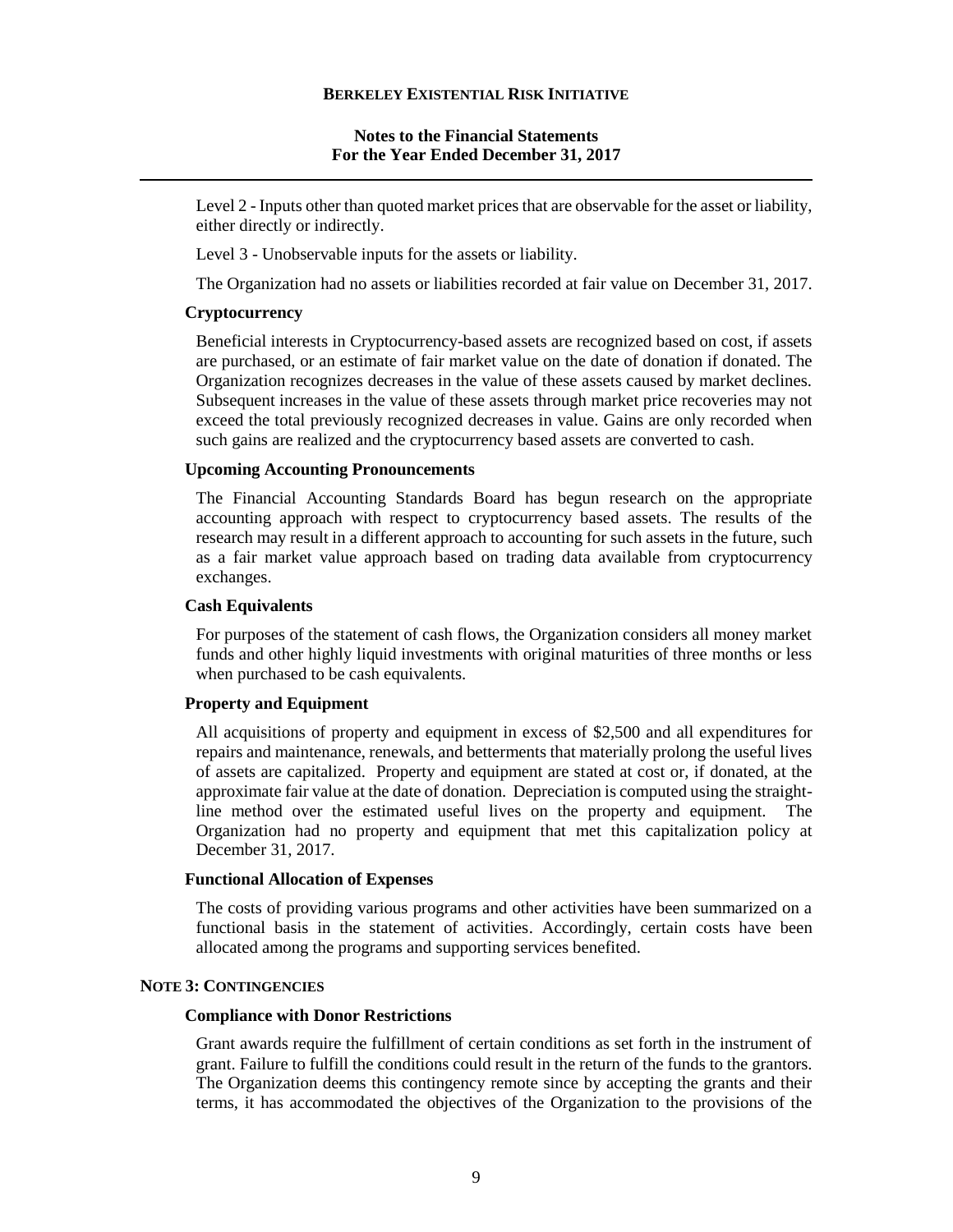#### **Notes to the Financial Statements For the Year Ended December 31, 2017**

grants. The Organization's management is of the opinion that the Organization has complied with the terms of all grants.

#### **NOTE 4: TEMPORARILY RESTRICTED NET ASSETS**

Temporarily restricted net assets consisted of the following as of December 31, 2017:

| <b>First Grants Fund</b>          | \$6,578,730 |
|-----------------------------------|-------------|
| Existential risk ecosystem grants | 672.999     |
| Computing                         | 25,000      |
| Total                             | \$7,276,729 |

Temporarily restricted net assets were released from donor restriction by incurring expenses satisfying the purposes specified by donors as follows for the year ended December 31, 2017:

| First Grants Fund                 | \$559,823 |
|-----------------------------------|-----------|
| Existential risk ecosystem grants | 18.401    |
| Total                             | \$578,224 |

#### **NOTE 5: CRYPTOCURRENCY**

#### **Beneficial Interests in Cryptocurrency**

The Organization maintains a beneficial interest in cryptocurrency-denominated assets such as Ethereum.

As of December 31, 2017, the Organization held \$1,374,384 in Ethereum cryptocurrency holdings, valued based on the lower of the value at date of donation, cost or estimate of fair market value at year end. Given the current accounting treatment for such holdings unrealized gains are not recognized in the financial statements.

The Organization does not maintain direct signing key access to cryptocurrency balances, and its ability to control such balances depends on the third parties which maintain custody of such amounts on the Organization's behalf.

#### **Investment and Sale Policy**

To limit the Organization's total exposure to particular markets and exchanges, the impact on market pricing of large sales, and to minimize certain liquidity related fees the Organization has adopted an investment policy with respect to cryptocurrency. The policy calls for the liquidation of cryptocurrency donations into US Dollars, with liquidation of larger donations to begin within 30 days of the date of donation, and to proceed based on certain board approved criteria.

#### **NOTE 6: IN-KIND CONTRIBUTIONS**

In-kind contributions consisted of the following during the year ended December 31, 2017:

| Ethereum cryptocurrency     | \$ 6,887,447 |
|-----------------------------|--------------|
| Executive Director services | 21,000       |
| Total                       | \$6,908,447  |